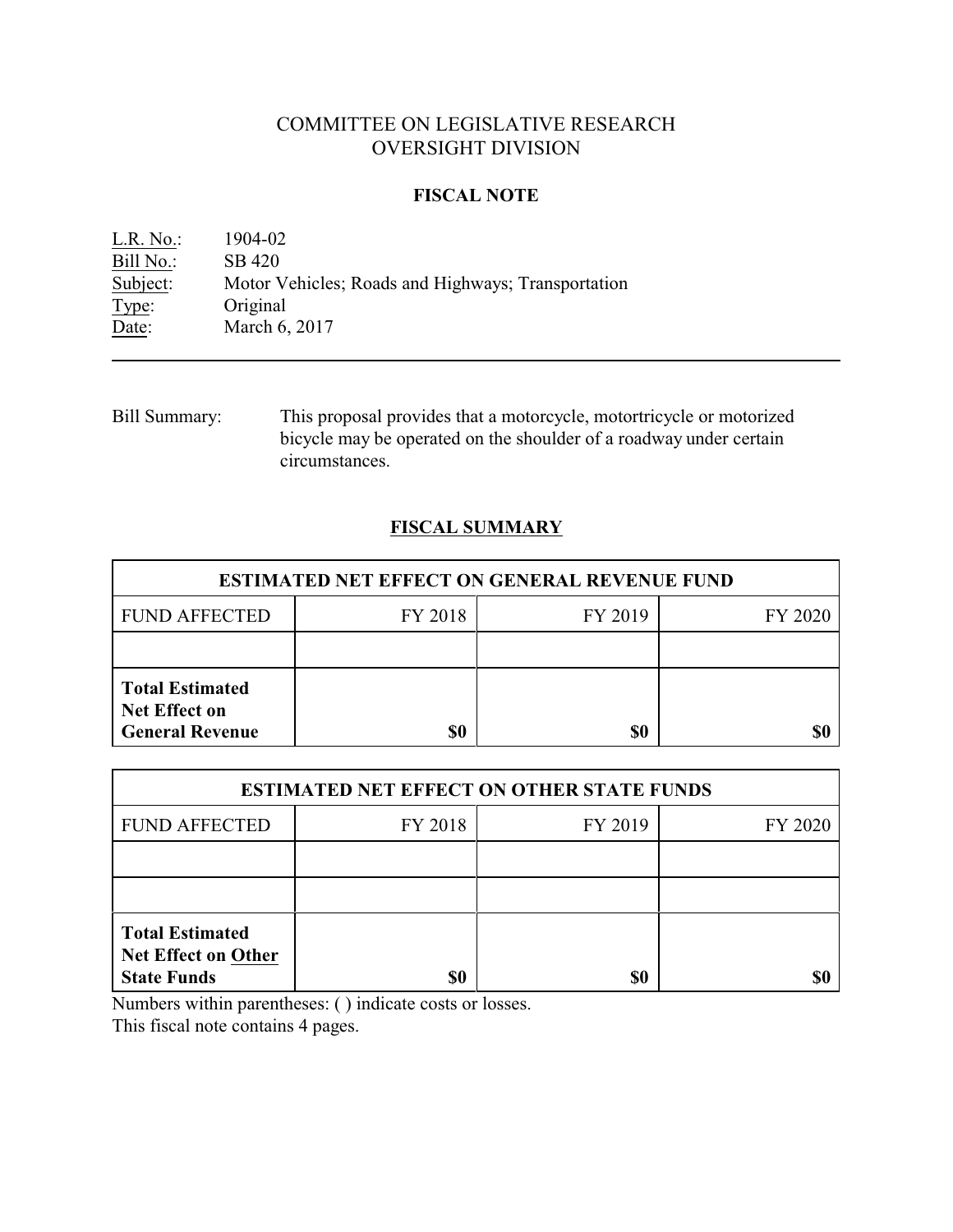L.R. No. 1904-02 Bill No. SB 420 Page 2 of 4 March 6, 2017

| <b>ESTIMATED NET EFFECT ON FEDERAL FUNDS</b>                        |         |         |         |  |
|---------------------------------------------------------------------|---------|---------|---------|--|
| <b>FUND AFFECTED</b>                                                | FY 2018 | FY 2019 | FY 2020 |  |
|                                                                     |         |         |         |  |
|                                                                     |         |         |         |  |
| <b>Total Estimated</b><br>Net Effect on All<br><b>Federal Funds</b> | \$0     | \$0     |         |  |

| <b>ESTIMATED NET EFFECT ON FULL TIME EQUIVALENT (FTE)</b>    |         |         |         |  |
|--------------------------------------------------------------|---------|---------|---------|--|
| <b>FUND AFFECTED</b>                                         | FY 2018 | FY 2019 | FY 2020 |  |
|                                                              |         |         |         |  |
|                                                              |         |         |         |  |
| <b>Total Estimated</b><br><b>Net Effect on</b><br><b>FTE</b> |         |         |         |  |

 $\Box$  Estimated Net Effect (expenditures or reduced revenues) expected to exceed \$100,000 in any of the three fiscal years after implementation of the act.

| <b>ESTIMATED NET EFFECT ON LOCAL FUNDS</b> |         |         |         |  |
|--------------------------------------------|---------|---------|---------|--|
| <b>FUND AFFECTED</b>                       | FY 2018 | FY 2019 | FY 2020 |  |
| Local Government                           | \$0     | \$0     | \$0     |  |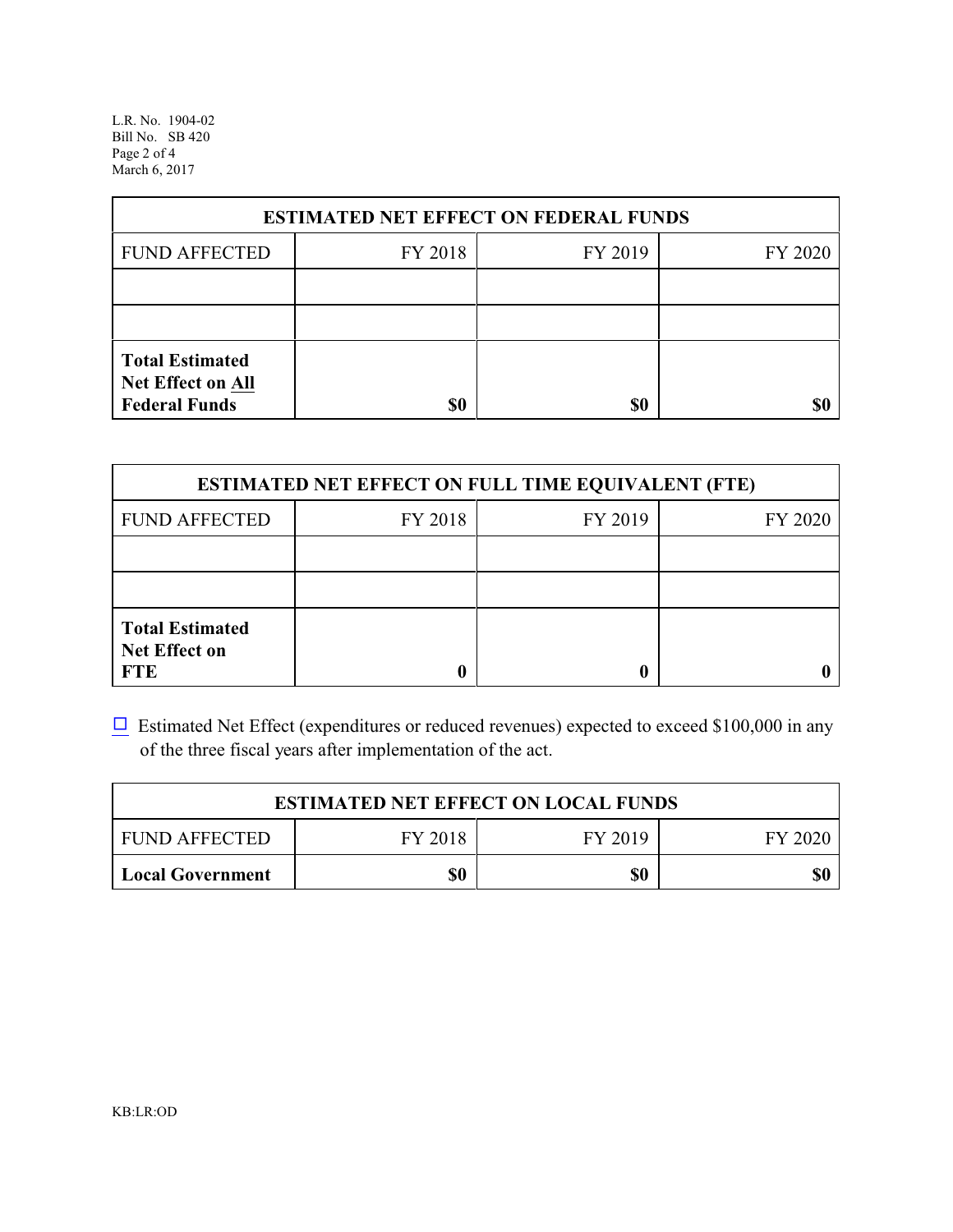L.R. No. 1904-02 Bill No. SB 420 Page 3 of 4 March 6, 2017

#### **FISCAL ANALYSIS**

#### ASSUMPTION

Officials from the **Department of Transportation**, the **Department of Revenue**, the **Department of Public Safety - Missouri Highway Patrol**, the **Department of Corrections**, the **Attorney General's Office**, the **Office of the State Public Defender**, the **Office of Prosecution Services** and the **Office of the State Courts Administrator** each assume the proposal will have no fiscal impact on their respective organizations.

| <b>FISCAL IMPACT - State Government</b> | FY 2018<br>$(10 \text{ Mo.})$ | FY 2019    | FY 2020    |
|-----------------------------------------|-------------------------------|------------|------------|
|                                         | <u>\$0</u>                    | <u>\$0</u> | <u>\$0</u> |
| FISCAL IMPACT - Local Government        | FY 2018<br>$(10 \text{ Mo.})$ | FY 2019    | FY 2020    |
|                                         | <u>\$0</u>                    | <u>\$0</u> | <u>so</u>  |

### FISCAL IMPACT - Small Business

No direct fiscal impact to small businesses would be expected as a result of this proposal.

#### FISCAL DESCRIPTION

The proposed legislation appears to have no direct fiscal impact.

This legislation is not federally mandated, would not duplicate any other program and would not require additional capital improvements or rental space.